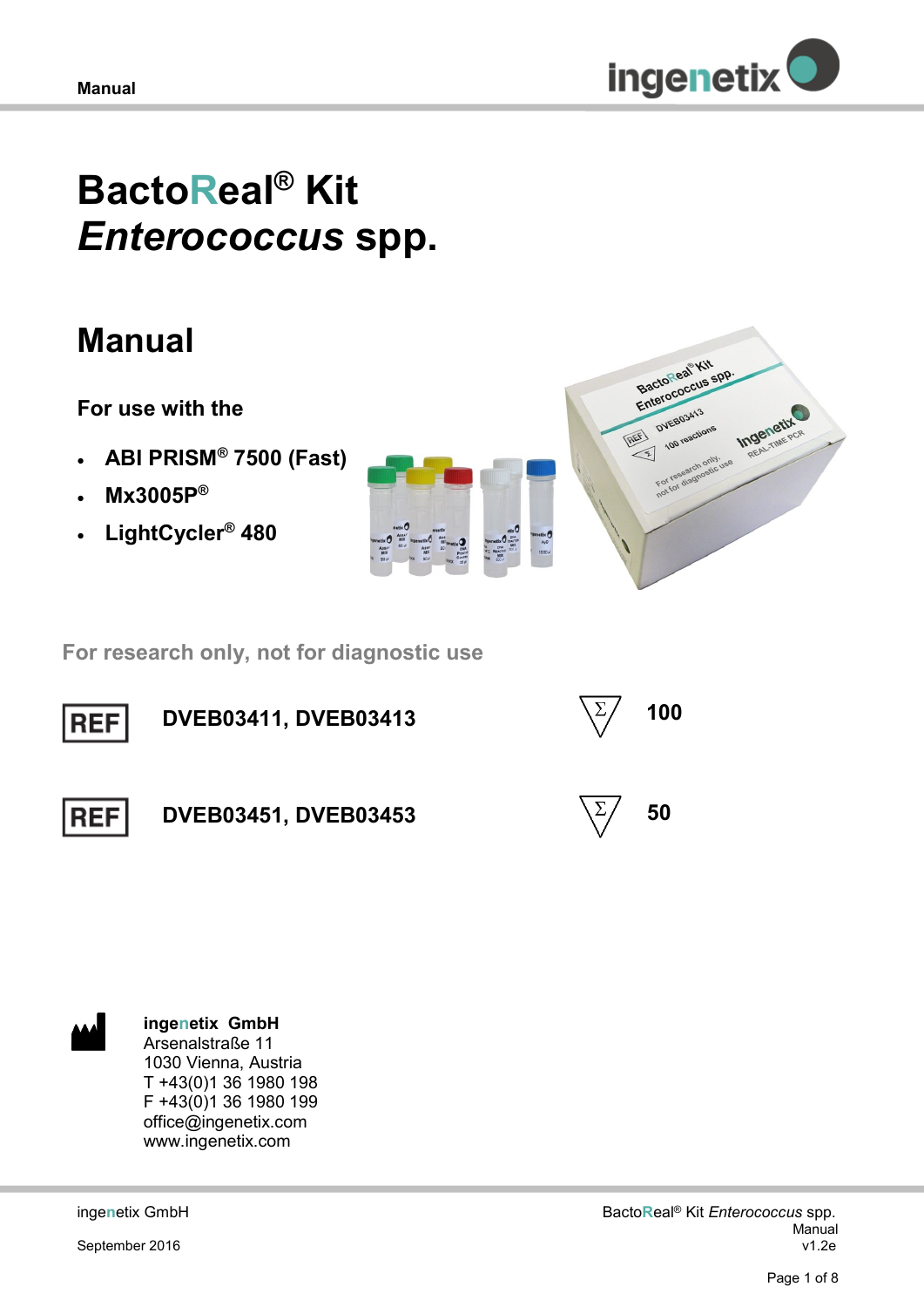

## Index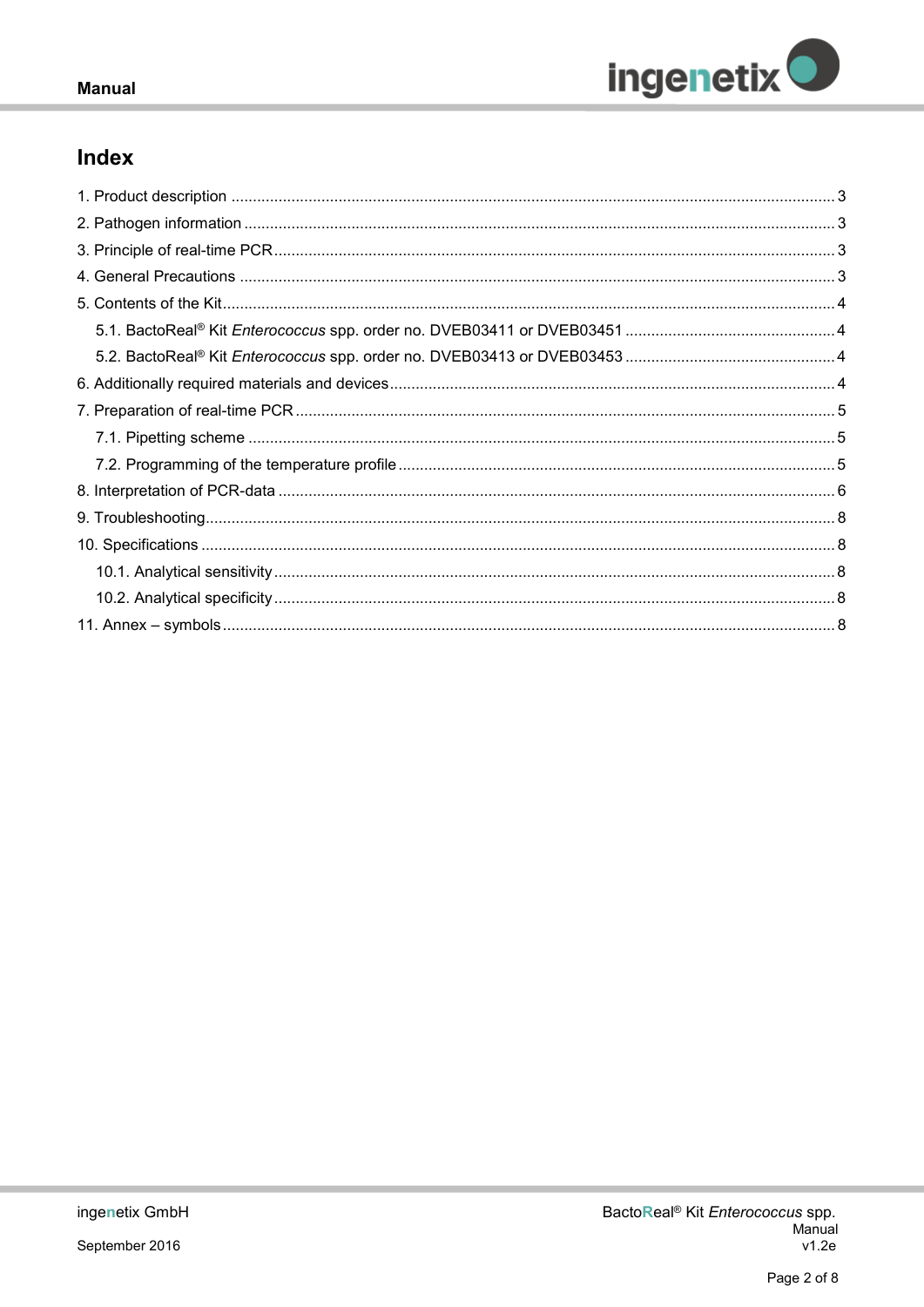

## <span id="page-2-0"></span>**1. Product description**

Bacto**R**eal® Kit *Enterococcus* spp. is a real-time PCR assay for detection of DNA of species of the genus *Enterococcus*. This test was developed and validated for the ABI PRISM® 7500 (Fast) instrument (Life Technologies), LightCycler® 480 (Roche) and Mx3005P® (Agilent), but is also suitable for other real-time PCR instruments. This test allows the rapid and sensitive detection of DNA of *Enterococcus* spp. from samples purified from biopsies, blood, swabs, milk, etc. (e.g. with the QIAamp DNA Mini Kit).

Bacto**R**eal® Kit *Enterococcus* spp. detects the 23S rRNA gene of *Enterococcus* spp. A probe-specific amplification-curve at 530 nm (FAM channel) indicates the amplification of *Enterococcus* spp. DNA.

An internal positive control system for detection in VIC/HEX channel, (554 nm, order no. DVEB03411 or DVEB03451) or Cy5 channel (667 nm; order no. DVEB03413 or DVEB03453) excludes false-negative interpretation of results due to inhibition of real-time PCR (see 8. Interpretation of PCR-data).

When using PCR-platforms not validated by inge**n**etix, an evaluation of the multiplex-PCR is recommended. Please be aware that some PCR-platforms have to be calibrated with the corresponding dye before performing multiplex-PCR.

Bacto**R**eal®, Myco**R**eal, Paro**R**eal and Viro**R**eal® Kits are optimized to run under the same thermal cycling conditions. RNA and DNA material can be analysed in one run.

## <span id="page-2-1"></span>**2. Pathogen information**

The genus *Enterococcus* includes more than 17 species, until 1984 *Enterococcus* species were classified as Group D *Streptococcus*. This genus belongs to lactic acid bacteria of the phylum *Firmicutes*. Enterococci are Gram-positive cocci, they are facultative anaerobic organisms that can survive and grow in many environments. They are part of the normal intestinal flora of humans and animals but have also been found in soil, water, plants and insects. Enterococci are important pathogens responsible for serious infections. In cattle, enterococci have been associated with diarrhea in calves and bovine mastitis in dairy cattle.

## **References:**

Katie Fisher, K. and Phillips, C. 2009. The ecology, epidemiology and virulence of *Enterococcus*. Microbiology 155: 1749-1757.

## <span id="page-2-2"></span>**3. Principle of real-time PCR**

A specific DNA sequence of the pathogen genome is amplified and the generated PCR-product is detected by an oligonucleotide-probe labelled with a fluorescent dye. This technology allows for a sequence-specific detection of PCR amplificates.

## <span id="page-2-3"></span>**4. General Precautions**

The user should always pay attention to the following:

- Always include a negative control per PCR-run (water instead of sample).
- Optional: for valid interpretation of results, a negative control should be included during DNA-extraction (for example extraction of water instead of sample material), in order to exclude false-positive results due to contamination with *Enterococcus* spp. DNA during extraction.
- Be careful when handling the positive control.
- Store and extract positive material (specimens, controls and amplicons) separately from all other reagents and add it to the reaction mix in a spatially separated workspace.
- Periodically decontaminate benches and devices.
- Use sterile pipette tips with filters.
- Thaw all components thoroughly at room temperature before starting an assay. When thawed, mix the components and centrifuge briefly.
- For MSDS, see www.ingenetix.com.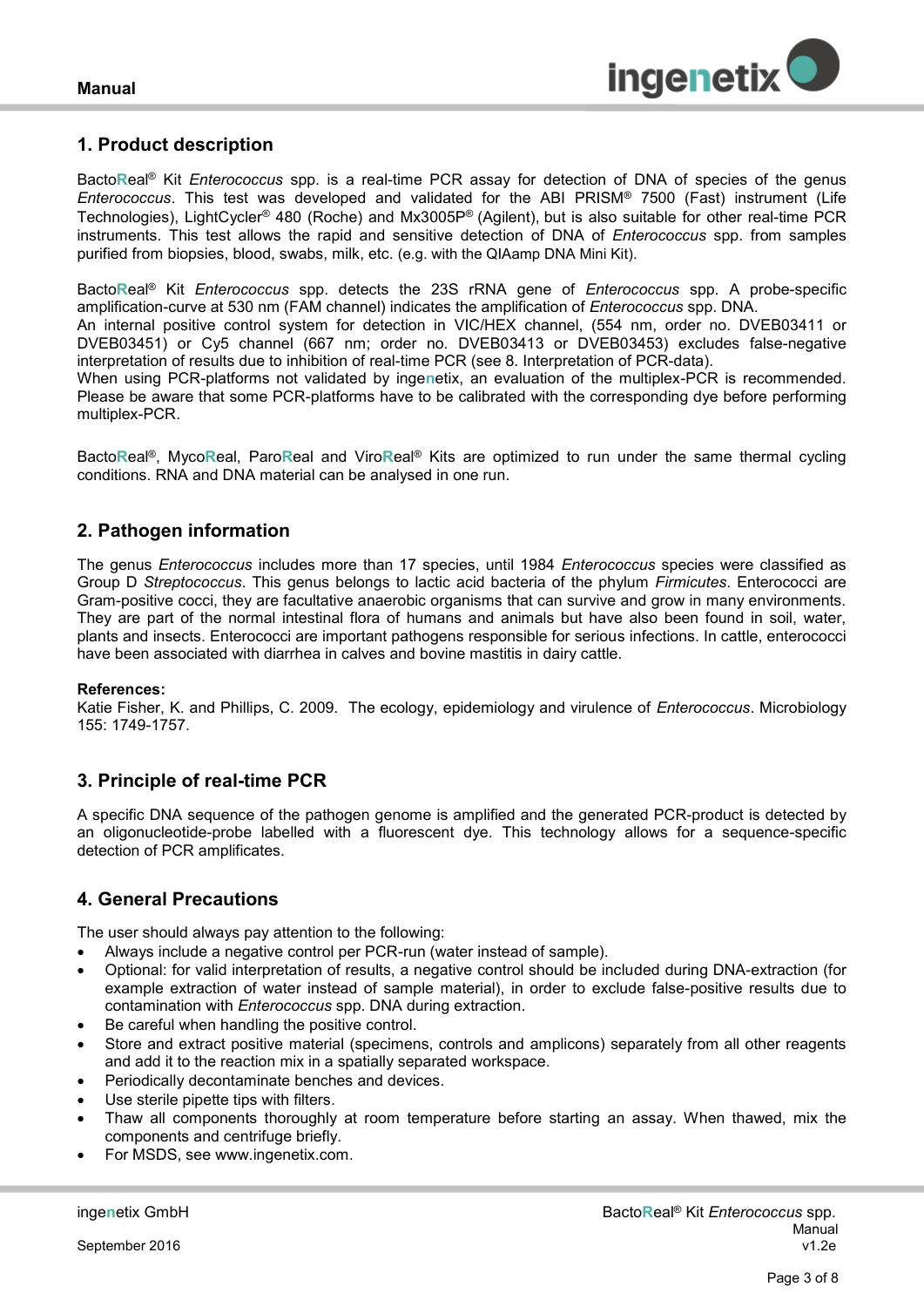

## <span id="page-3-0"></span>**5. Contents of the Kit**

## <span id="page-3-1"></span>**5.1. BactoReal® Kit** *Enterococcus* **spp. order no. DVEB03411 or DVEB03451**

| Labelling                                              | <b>Content</b>                                             | Amount              |                         | <b>Storage</b>                                   |
|--------------------------------------------------------|------------------------------------------------------------|---------------------|-------------------------|--------------------------------------------------|
|                                                        |                                                            | <b>DVEB03411</b>    | <b>DVEB03451</b>        |                                                  |
| Enterococcus spp. Assay Mix<br>(green cap)             | Primer and probe (FAM) for<br>detection of Enterococcus    | $2 \times 50$ µ     | $1 \times 50 \text{ µ}$ | $-20^{\circ}$ C                                  |
| CR-1 Assay Mix (yellow cap)                            | Primer, probe (VIC/HEX) and<br>target for detection of IPC | $2 \times 50$ µ     | $1 \times 50$ µ         | $-20^{\circ}$ C                                  |
| <b>Enterococcus spp. Positive Control</b><br>(red cap) | Control-DNA<br>(approx. 10,000 target copies/µl)           | $1 \times 25$ µ     | $1 \times 25$ µ         | $-20^{\circ}$ C                                  |
| DNA Reaction Mix (white cap)#                          | <b>Reaction Mix</b>                                        | $2 \times 500$ µl   | $1 \times 500$ µl       | -20°C until first<br>use, then at $+4^{\circ}$ C |
| Water (blue cap)                                       | Water                                                      | $1 \times 1000 \mu$ | $1 \times 1000 \mu$     | -20 $^{\circ}$ C to +4 $^{\circ}$ C              |

#DNA Reaction Mix contains uracil-N glycosylase (UNG)

## <span id="page-3-2"></span>**5.2. BactoReal® Kit** *Enterococcus* **spp. order no. DVEB03413 or DVEB03453**

| Labelling                                              | <b>Content</b>                                          | Amount              |                    | <b>Storage</b>                                   |
|--------------------------------------------------------|---------------------------------------------------------|---------------------|--------------------|--------------------------------------------------|
|                                                        |                                                         | <b>DVEB03413</b>    | <b>DVEB03453</b>   |                                                  |
| <i>Enterococcus</i> spp. Assay Mix<br>(green cap)      | Primer and probe (FAM) for<br>detection of Enterococcus | $2 \times 50$ µ     | $1 \times 50$ µ    | $-20^{\circ}$ C                                  |
| CR-3 Assay Mix (yellow cap)                            | Primer, probe (Cy5) and target<br>for detection of IPC  | $2 \times 50$ µ     | $1 \times 50$ µ    | $-20^{\circ}$ C                                  |
| <b>Enterococcus spp. Positive Control</b><br>(red cap) | Control-DNA<br>(approx. 10,000 target copies/µl)        | $1 \times 25$ µl    | $1 \times 25$ µ    | $-20^{\circ}$ C                                  |
| DNA Reaction Mix (white cap) $#$                       | <b>Reaction Mix</b>                                     | $2 \times 500$ µl   | $1 \times 500$ µl  | -20°C until first<br>use, then at $+4^{\circ}$ C |
| Water (blue cap)                                       | Water                                                   | $1 \times 1000 \mu$ | $1 \times 1000$ µl | -20 $^{\circ}$ C to +4 $^{\circ}$ C              |

#DNA Reaction Mix contains uracil-N glycosylase (UNG)

The components of Bacto**R**eal® Kit *Enterococcus* spp. are stable until the expiry date stated on the label. Repeated thawing and freezing should be avoided. Please protect kit components from light.

## <span id="page-3-3"></span>**6. Additionally required materials and devices**

- Reagents and devices for DNA-extraction
- PCR-grade water
- Disposable powder-free gloves
- Pipettes (adjustable)
- Sterile pipette tips with filters
- Vortex mixer
- Desktop centrifuge with rotor for 2 ml reaction tubes
- Real-time PCR instrument which is able to detect and differentiate fluorescence in FAM and VIC/HEX or Cy5 channel
- Appropriate 96 well reaction plates or reaction tubes with corresponding (optical) closing material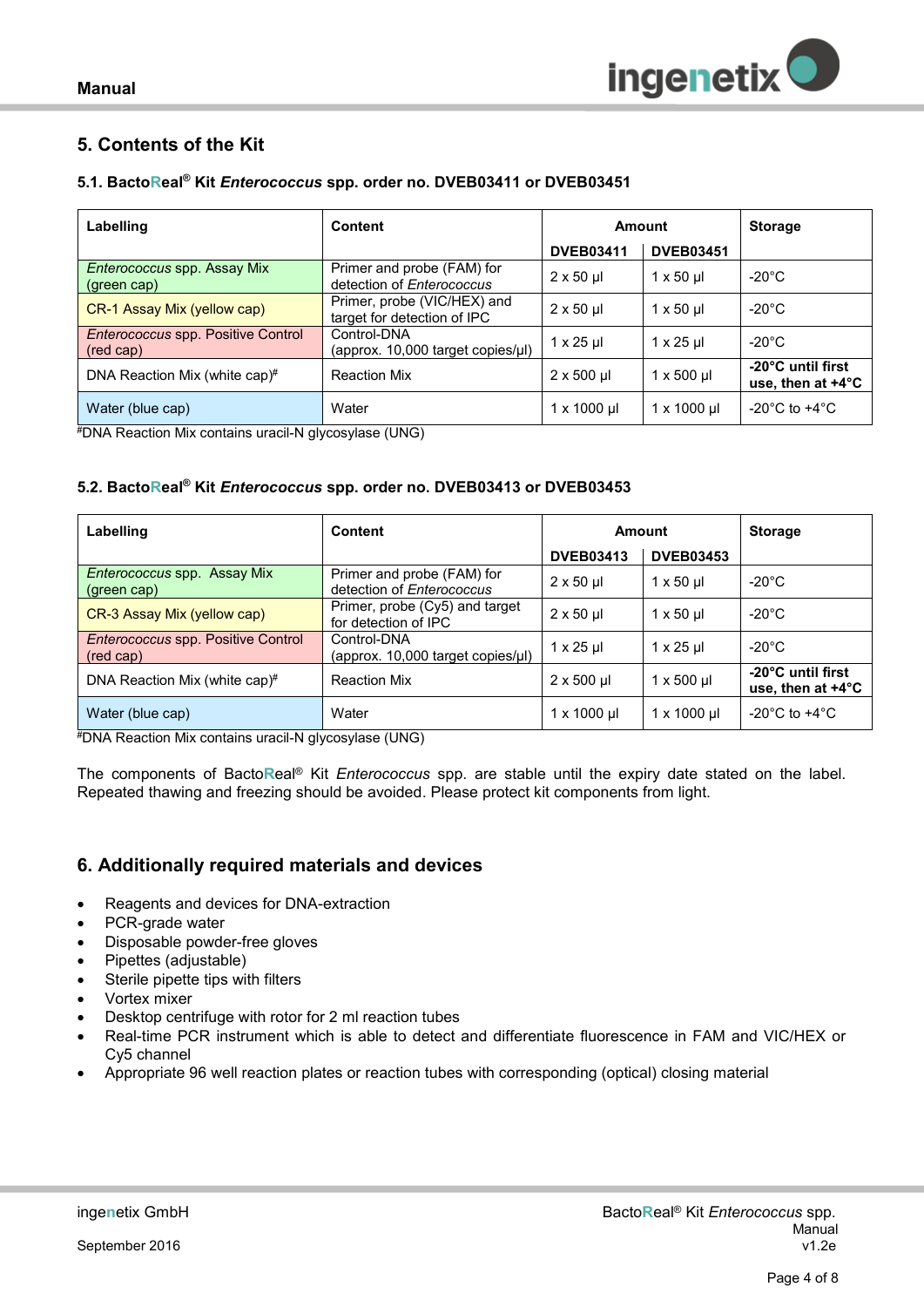

## <span id="page-4-0"></span>**7. Preparation of real-time PCR**

Please make sure that at least one negative control (water, blue cap), as well as one positive control (red cap) and one extraction negative control (optional, recommended) are included per PCR run.

Inge**n**etix highly recommends performing PCR analyses in duplicates, which increases the probability of detection of the pathogen and facilitates interpretation of results*.*

## <span id="page-4-1"></span>**7.1. Pipetting scheme**

|                           |                                | Per sample   |
|---------------------------|--------------------------------|--------------|
| Preparation of Master Mix | Water*                         | $3.0 \mu l$  |
| (mix well)                | DNA Reaction Mix (2x)          | $10.0$ $\mu$ |
|                           | Enterococcus spp. Assay Mix    | $1.0 \mu$    |
|                           | <b>CR Assay Mix</b>            | $1.0$ $\mu$  |
|                           | <b>Total volume Master Mix</b> | $15.0 \mu$   |
|                           |                                |              |
|                           | <b>Master Mix</b>              | $15.0$ µl    |
| <b>Preparation of PCR</b> | Sample*                        | $5.0$ ul     |
|                           | <b>Total volume</b>            | $20.0$ $\mu$ |

\*1-8  $\mu$ l of the sample can be used. When using an amount other than 5  $\mu$ l of the sample, the amount of H<sub>2</sub>O has to be changed accordingly.

**Positive Control:** As positive control use 1 µl of the *Enterococcus* spp. Positive Control + 4 µl H<sub>2</sub>O. Optional: a 1:10 dilution of the positive control can be used and defined as second standard value (approx. 1000 target copies/µl).

## <span id="page-4-2"></span>**7.2. Programming of the temperature profile**

Please find further information on programming the real-time PCR instrument in the respective operator's manual. Please be aware that some PCR-platforms have to be calibrated with the corresponding dye before performing multiplex-PCR.

## **Select dyes:** FAM-TAMRA for detection of *Enterococcus* spp.

Cy5-NONE (CR-3 Assay Mix) **or** VIC-TAMRA (CR-1 Assay Mix) for detection of IPC

## **Select reference dye (passive reference)**: ROX

**Sample Volume:** 20 µl

**Temperature Profile:** 

| Program 1<br>Cycles: 1<br>Analysis: None | Program 2<br>Cycles: 1<br>Analysis: None |                | Cycles: 45<br>Acquisition at 60° | Program 3<br>Analysis: Quantification | $\frac{F}{F}$ |
|------------------------------------------|------------------------------------------|----------------|----------------------------------|---------------------------------------|---------------|
|                                          |                                          | $95^{\circ}$ C | $95^{\circ}$ C                   |                                       |               |
|                                          |                                          | 20 sec         | 5 sec                            |                                       | l<br>E        |
| $50^{\circ}$ C                           |                                          |                |                                  | $60^{\circ}$ C<br>1 min               |               |
| $2 min*$                                 |                                          |                |                                  |                                       |               |

For ABI PRISM® 7500: Ramp speed: Without "fast cycling" parameter

For LightCycler® 480 instrument: Detection format: 2 Color Hydrolysis Probe (dyes see above)

**\*Note:** If viral RNA should be also detected in the same PCR run, program 1 has to be prolonged to 15 min at 50°C. This temperature profile can be used for all Bacto**R**eal®, Myco**R**eal, Paro**R**eal and Viro**R**eal® kits for the detection of DNA or RNA.

September 2016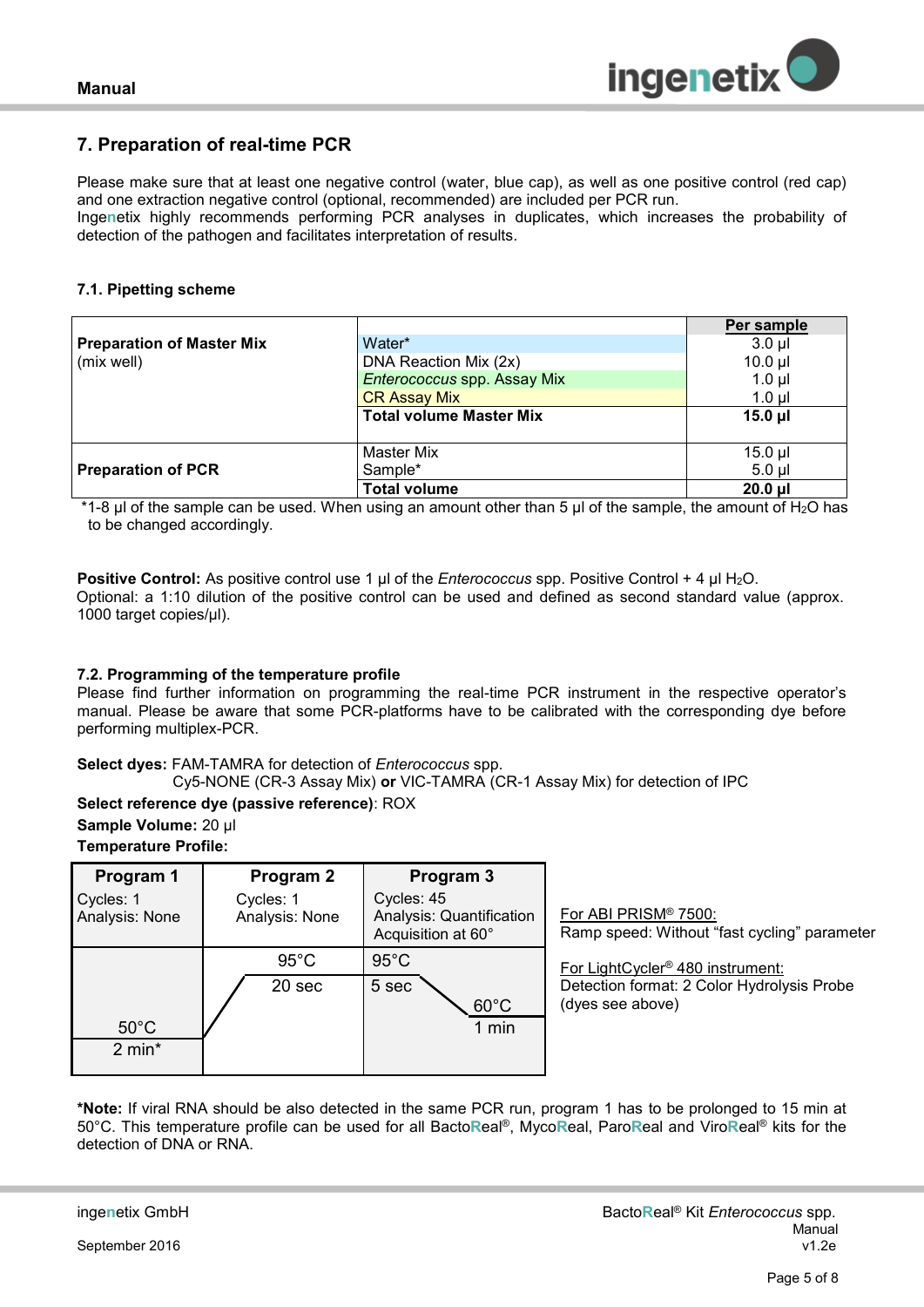

## <span id="page-5-0"></span>**8. Interpretation of PCR-data**

Examples for interpretation of positive reactions are shown in the amplification plots below.

## **For a valid interpretation, the following criteria must be fulfilled:**

|                                               | Ct/Cp (FAM channel)        | Ct/Cp               | Interpretation |
|-----------------------------------------------|----------------------------|---------------------|----------------|
|                                               | <b>Enterococcus target</b> | <b>IPC</b> target   |                |
| Negative control                              | Negative / weak positive*  | $36.0 \pm 2$        | Valid          |
| Positive control (undiluted, 1 µl/PCR)        | 28.0-31.0                  | $36.0 \pm 2$        | Valid          |
| Or: positive control (1:10 diluted, 1 µl/PCR) | $31.0 - 34.0$              | $36.0 \pm 2$        | Valid          |
| Extraction negative control (recommended)     | Negative / weak positive*  | $36.0 \pm 2$        | Valid          |
| Negative sample                               | Negative / weak positive*  | $36.0 \pm 2$        | Valid          |
| Positive sample                               | Positive**                 | Positive / Negative | Valid          |

\*Contamination with enterococcal DNA can lead to false-positive results. Contamination might happen during sample taking, DNA extraction and preparation of the PCR-reaction or might be due to contaminated reagents. Ct/Cp values >36 might result from the presence of low concentration of contaminating enterococcal DNA. \*\*An *Enterococcus*-specific amplification curve of the sample has to be interpreted in context of the Ct/Cpvalues of the negative controls: The Ct/Cp value of the sample has to be at least 3 Ct/Cp values lower than that of the negative controls. High concentrations of some non-*Enterococcus* species might lead to weak cross reaction.

## **For analysis of PCR data please proceed as follows:**

For analysis of PCR results gained with Bacto**R**eal® Kit *Enterococcus* spp. please select fluorescence display options FAM channel for the *Enterococcus* target and VIC/HEX channel (order no. DVEB03411, DVEB03451) or Cy5 channel (order no. DVEB03413, DVEB03453) for the internal positive control target. Samples with a positive Cp or Ct-value are considered positive. Please also check the presence of amplification-curves manually.

## **Once the analysis is completed, the following results are possible:**

## **1. Signal in FAM channel:**

→ DNA of *Enterococcus* was amplified. The sample has to be interpreted as positive (see also criteria for valid interpretation above).

DNA of *Enterococcus* can lead to a reduced or absent fluorescence signal of the internal positive control (competition of PCR).

## **2. No signal in FAM channel:**

→ No DNA of *Enterococcus* is detectable in the sample. The sample has to be interpreted as negative. An inhibition of PCR cannot be excluded.

## **2a. No signal in FAM channel but signal of the internal positive control:**

 $\rightarrow$  No DNA of *Enterococcus* is detectable in the sample. The sample has to be interpreted as negative. The positive signal of the internal positive control assay excludes a putative PCR inhibition.

## **2b. No signals in FAM channel and no signal with internal positive control:**

 $\rightarrow$  No interpretation statement can be made.

Information about possible sources of error and their solution can be found in 9. Troubleshooting.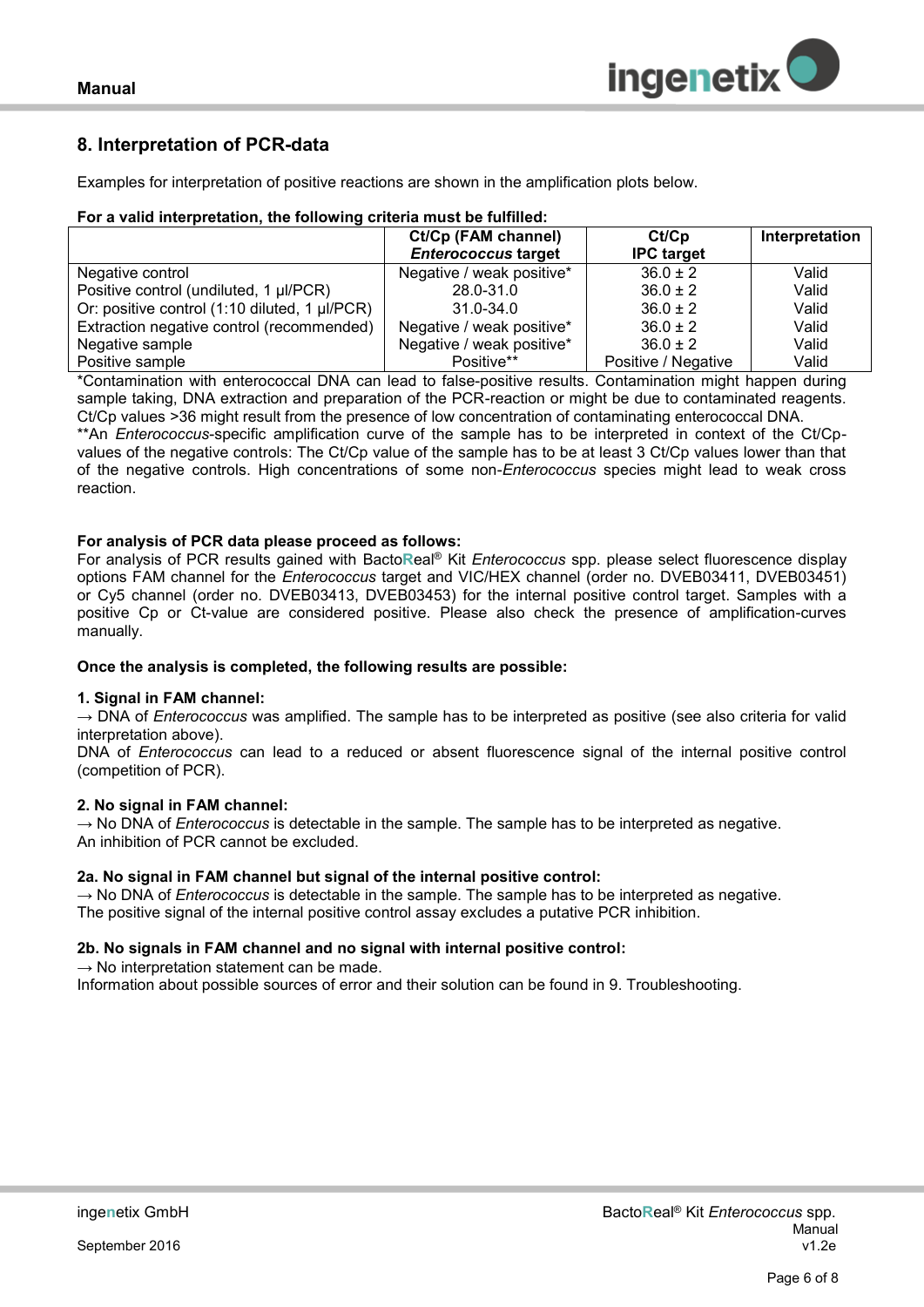